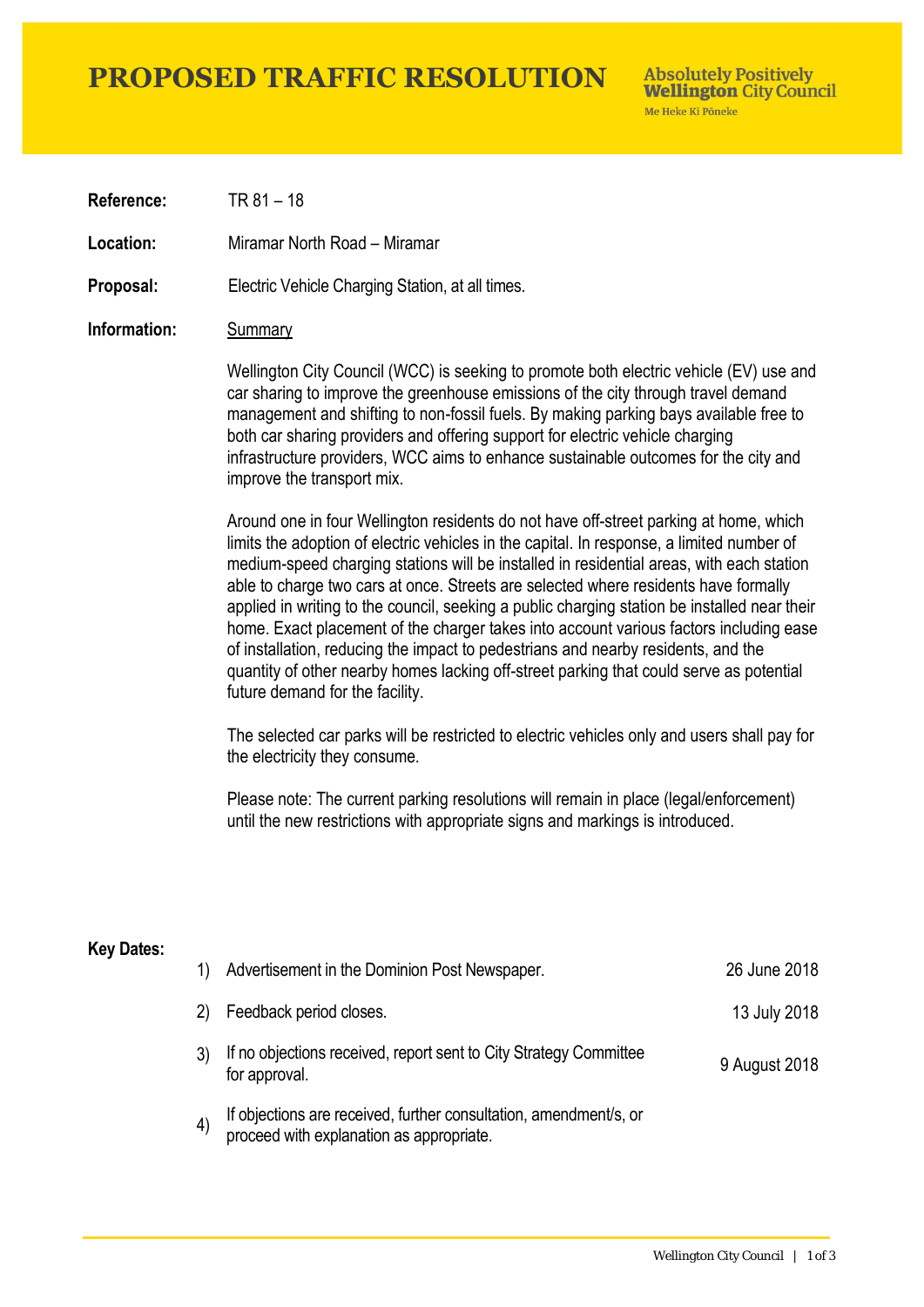#### **Legal Description:**

*Add to Schedule B (Class Restricted) of the Traffic Restrictions Schedule* 

| <b>Column One</b>         | <b>Column Two</b>                                                                | <b>Column Three</b>                                                                                                                                                                                                                                                                      |
|---------------------------|----------------------------------------------------------------------------------|------------------------------------------------------------------------------------------------------------------------------------------------------------------------------------------------------------------------------------------------------------------------------------------|
| <b>Miramar North Road</b> | Parking place in the form<br>of electric vehicles only<br>parking, at all times. | West side, commencing 118.0<br>metres west of its intersection with<br>Weka Street (Grid coordinates<br>$X = 1,752,815.370 m$<br>$Y = 5,426,064.540$ m) and extending<br>in a south-westerly direction following<br>the western kerbline for 12.0 metres<br>(2 parallel parking spaces). |

**Date:** 20/06/18

**Prepared By:** Charles Kingsford **(Principal Traffic Engineer, T/L)** Approved By: Steve Spence **(Chief Advisor, Transport & Infrastructure)**<br>Date: 20/06/18

### **WCC Contact:**

Sigurd Magnusson **Sustainability Advisor**

Wellington City Council 101 Wakefield Street / PO Box 2199, Wellington Phone: +64 4 803 8697 Email: electricvehicles@wcc.govt.nz